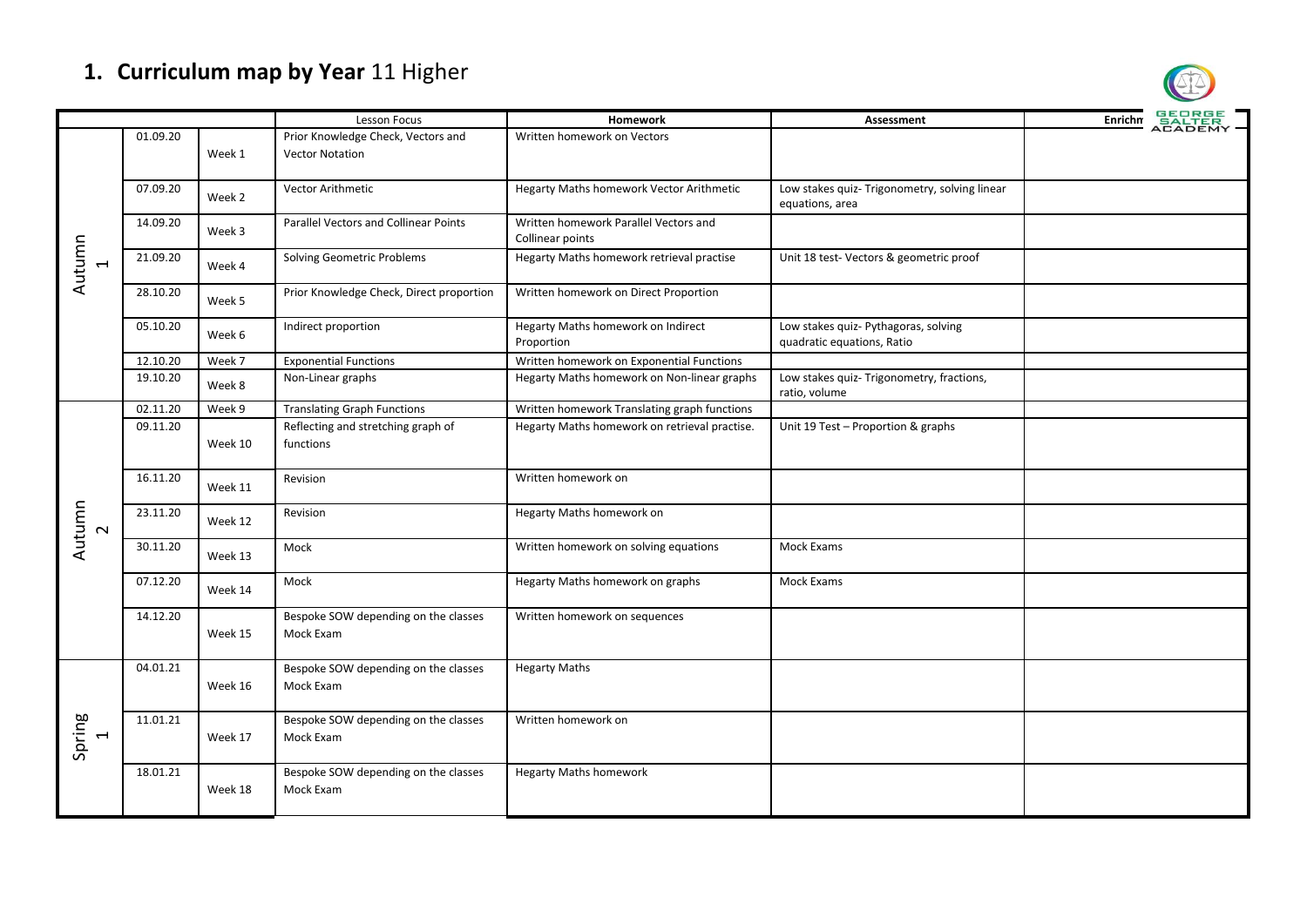|                          | 25.01.21 | Week 19 | Bespoke SOW depending on the classes<br>Mock Exam | Written homework on           |  |
|--------------------------|----------|---------|---------------------------------------------------|-------------------------------|--|
|                          | 01.02.21 | Week 20 | Bespoke SOW depending on the classes<br>Mock Exam | <b>Hegarty Maths homework</b> |  |
|                          | 08.02.21 | Week 21 | Bespoke SOW depending on the classes<br>Mock Exam | Written homework on           |  |
| Spring<br>$\sim$         | 22.02.21 | Week 22 | Bespoke SOW depending on the classes<br>Mock Exam | Hegarty Maths homework on     |  |
|                          | 01.03.21 | Week 23 | Bespoke SOW depending on the classes<br>Mock Exam | Written homework on           |  |
|                          | 08.03.21 | Week 24 | Bespoke SOW depending on the classes<br>Mock Exam | <b>Hegarty Maths homework</b> |  |
|                          | 15.03.21 | Week 24 | Bespoke SOW depending on the classes<br>Mock Exam | Written homework on           |  |
|                          | 22.03.21 | Week 26 | Bespoke SOW depending on the classes<br>Mock Exam | Hegarty Maths homework on     |  |
|                          | 22.03.21 | Week 27 | Bespoke SOW depending on the classes<br>Mock Exam | Written homework              |  |
|                          | 29.03.21 | Week 28 | Bespoke SOW depending on the classes<br>Mock Exam | <b>Hegarty Maths homework</b> |  |
|                          | 19.04.21 | Week 29 | Bespoke SOW depending on the classes<br>Mock Exam | Written homework on           |  |
| $\overline{\phantom{0}}$ | 26.04.21 | Week 30 | Bespoke SOW depending on the classes<br>Mock Exam | Hegarty Maths homework on     |  |
| Summer                   | 03.05.21 | Week 31 | Bespoke SOW depending on the classes<br>Mock Exam | Written homework on           |  |
|                          | 10.05.21 | Week 32 | Bespoke SOW depending on the classes<br>Mock Exam | Hegarty Maths homework on     |  |
|                          | 17.05.21 | Week 33 | Bespoke SOW depending on the classes<br>Mock Exam | Written homework on           |  |
|                          | 24.05.21 | Week 34 | Exams                                             | <b>Hegarty Maths homework</b> |  |
| Summer<br>$\sim$         | 07.06.21 | Week 35 | Exams                                             | Written homework on           |  |
|                          | 14.06.21 | Week 36 | Exams                                             | Hegarty Maths homework on     |  |